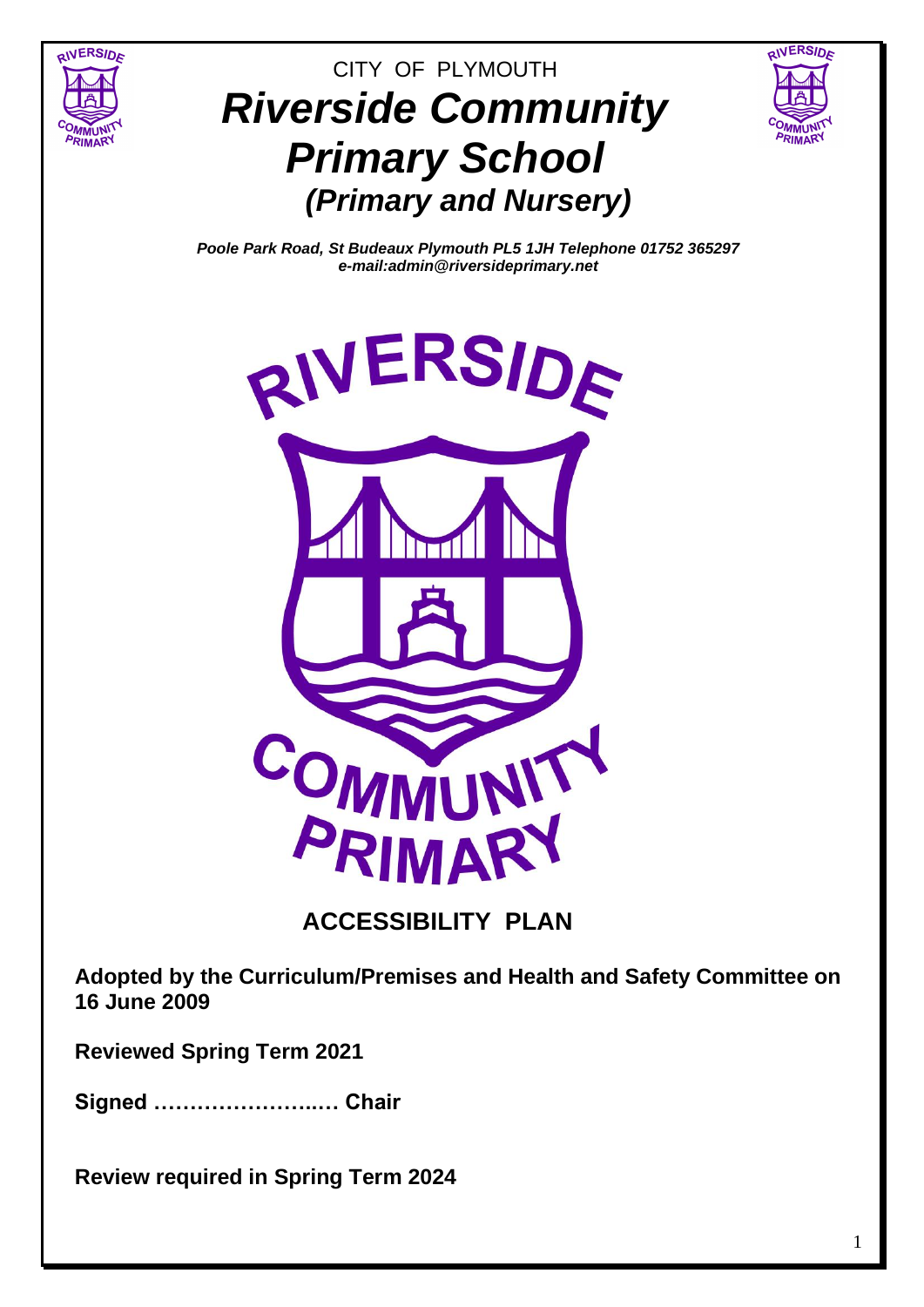### **RIVERSIDE COMMUNITY PRIMARY SCHOOL**

#### **ACCESSIBILITY PLAN**

#### Definition of Disability

"A person has a disability if he/she has a physical or mental impairment that has a substantial and long-term adverse effect on his/her ability to carry out normal day to day activities" Disability Discrimination Act 1995 (DDA)

#### **Main Objectives**

- To reduce and eliminate barriers to access to the Curriculum
- To have full participation in the school community for pupils, prospective pupils and adult users with a disability

These objectives are in accordance with the School Improvement Plan.

#### **Principles**

This plan has been produced in accordance with the Disability Discrimination Act 1995, as amended by the Special Educational Needs and Disability Act 2001 (SENDA). It uses the guidance set out in "Accessible Schools: Planning to increase access to schools for disabled pupils" which was issued by DfES in July 2002.

Compliance with the DDA is consistent with the school's aims, Equal Opportunities and Racial Policy and the operation of the school's SEN Policy.

The school recognises its duty under the DDA (as amended by the SENDA):

- Not to discriminate against disabled pupils in their admissions and exclusions, and provision of education and associated services.
- Not to treat disabled pupils less favourably.
- To take reasonable steps to avoid putting disabled pupils at a substantial disadvantage.
- To publish an Accessibility Plan.

In performing their duties, governors and staff will have regard to the Disability Rights Commission (DRC) Code of Practice (2002).

The school:

- Recognises and values parent's knowledge of their child's disability and its effect on his/her ability
- Respects the parent's and child's right to confidentiality

The school provides all pupils with a broad and balances curriculum, differentiated and adjusted to meet the needs of individual pupils and their preferred learning style, by:

- Setting suitable learning challenges
- Responding to pupils diverse learning needs
- Overcoming potential barriers to learning and assessment for individual and groups of pupils
- Endorsing the key principles in the National Curriculum Framework, which underpins the development of a more inclusive curriculum